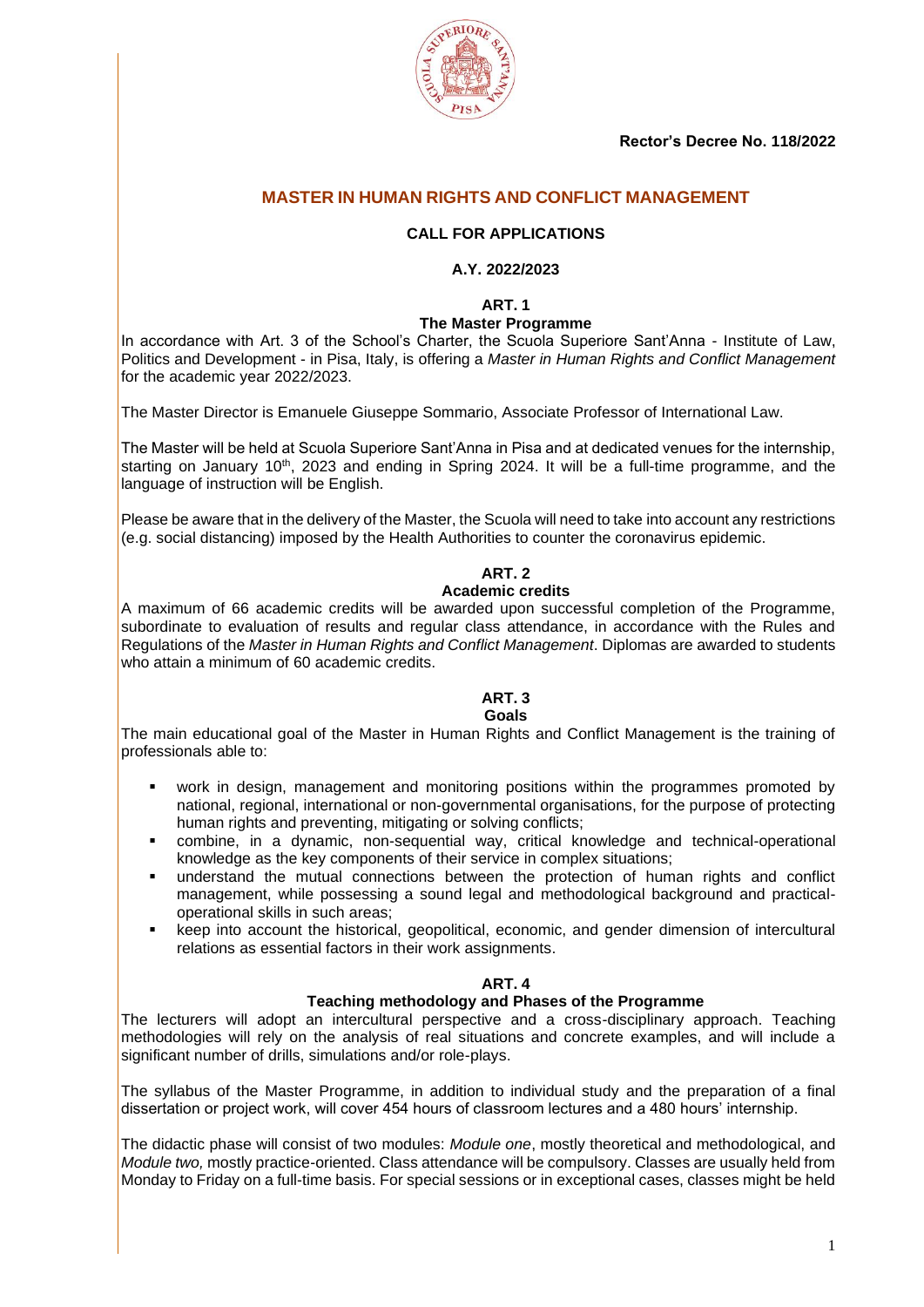

also on Saturday. Attendance of all courses is required, and students will need to pass a number of exams listed as "compulsory".

Two rounds of exams will be held during the didactic phase, at the end of *Module one* and of *Module two* respectively. Moreover, special exam sessions will be held at the end of, or during, specific courses. In order to be admitted to the internship and to be entitled to the final diploma, it is mandatory to pass the final exam for courses identified as "compulsory".

Furthermore, admission to the internship shall be subject to acquiring a minimum of **31 academic credits**, by passing the required examinations.

The goal of the internship is to supplement the classroom lectures with direct, hands-on experience within national and international institutions and organisations.

The rights and duties of the students of the Master Programme, as well as the relations between the students and the organizing institution, are regulated by the General Rules and Regulations of the Scuola Superiore Sant'Anna and by the Rules and Regulations of the *Master in Human Rights and Conflict Management.*

#### **ART. 5**

#### **Dissertation or Project work**

At the end of the Master Programme, students shall produce a written dissertation or a project work related to their internship experience and to the topics covered within the didactic phase of the Master Programme, which will be publicly discussed. Admission to the Final Exam session is also subject to the submission of the Project Work, in a digital format, through the online dissertations archive of the Sant'Anna School of Advanced Studies at [https://dta.santannapisa.it/.](https://dta.santannapisa.it/) The deadline for this procedure is set by the Master's Secretariat Office and is communicated to the students at least three months before the submission is due.

#### **ART. 6 Places available and Entry requirements**

The Master is limited to a maximum of 28 positions.

The Master Director will consider the possibility to admit less candidates than the 28 expected, depending on the restrictions that will be taken by the Scuola at the time of the selection process to counter the coronavirus epidemic.

Applicants for the Master Programme shall:

- have a three years (at least) university degree or equivalent, issued by a university institution or equivalent. Students who expect to attain such qualifications before December 31<sup>st</sup> 2022 are also eligible;
- understand, speak and write English at least at level B2, as exemplified in the Common European Framework of Reference for Languages (Council of Europe).

# **ART. 7**

#### **Application Procedure**

Applicants shall enter their application online, at [www.humanrights.santannapisa.it,](http://www.humanrights.santannapisa.it/) following the procedure described in the section "Application Process" in order to access the online application form. Applicants are strongly advised to carefully fill in all the compulsory fields, included the field devoted to the description of their motivational profile. In case of failure of the online application system, applicants are advised to contact the Master Secretariat via email to [humanrights@santannapisa.it,](mailto:humanrights@santannapisa.it) as to receive instructions.

The following documents shall be enclosed with the application:

- ❑ **CV/ résumé;**
- ❑ **Transcript of all records of the BA degree** (or equivalent), with the marks of each single exam passed and, if applicable, the final mark, issued by the applicant's University and written either in Italian, English, French, German, or Spanish; OR (*if applicable*) equivalent sworn-declaration,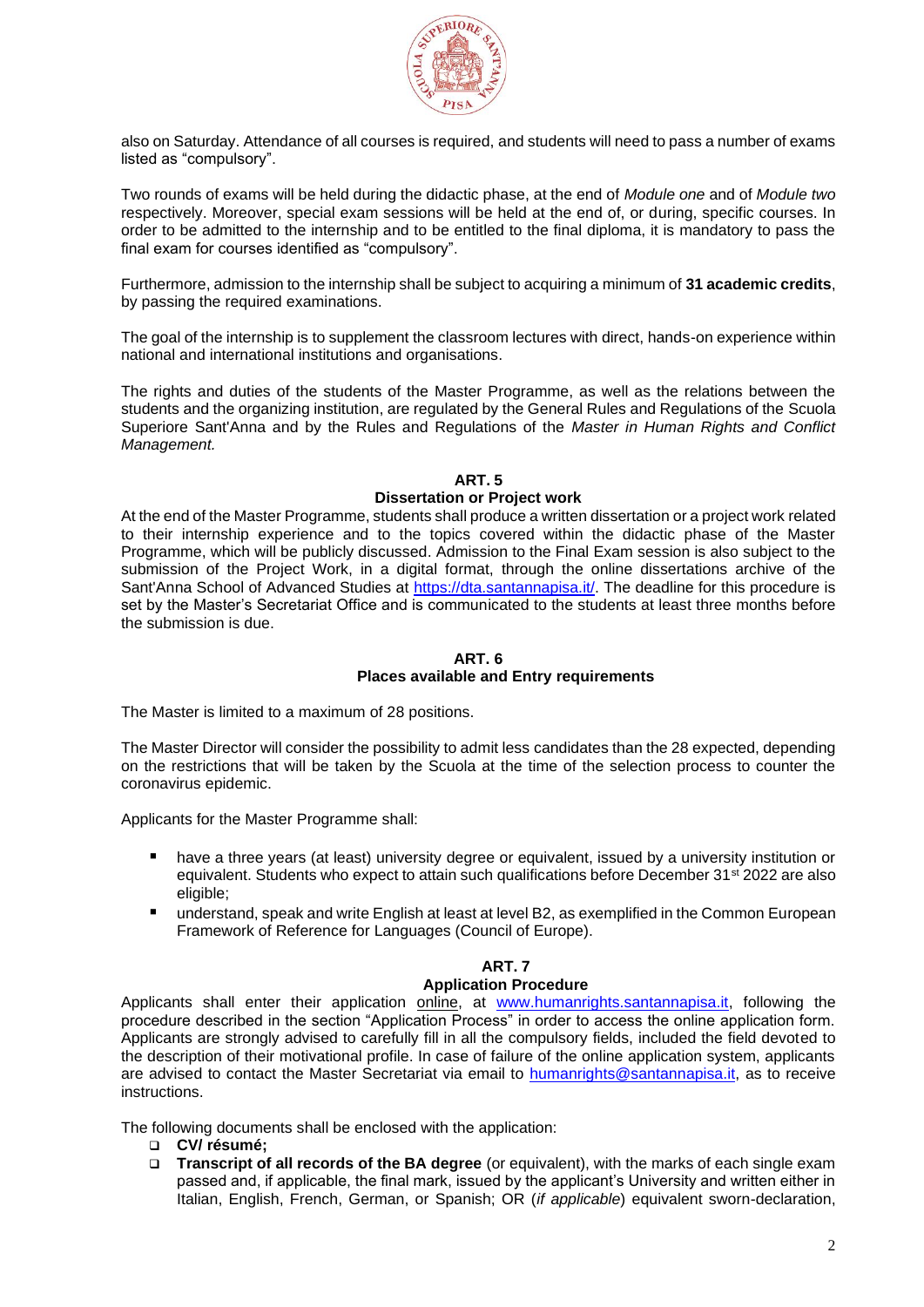

drawn up as per D.P.R. 445/2000. Applicants are advised that in case the BA degree transcript is missing, the application will be considered inadmissible.

The application deadline for the first round of the selection is set on **04th July 2022**, while the application deadline for the second round is set on **12th September 2022**.

#### **The second round of selection will be held only if there are still places available after the 1st round of selection.**

Forged deeds and false statements shall be punished in accordance with the Criminal Code and any other applicable law. The Scuola Superiore Sant'Anna shall conduct random checks of the received statements.

# **ART. 8**

## **Selection Process**

Applicants will be selected by an ad hoc Selection Committee. The selection process covers an assessment of the applicants' qualifications and, if deemed relevant by the Selection Committee, a telephone or a Skype interview.

The Committee will select the applicants by awarding up to 100 points to their qualifications and motivation, based on the following criteria:

- a) Assessment of qualifications (up to 100 points):
	- Academic curriculum (average of marks received at exams, mark of the graduation exam if applicable, consistency of the curriculum and dissertation with the contents of the Master Programme) up to 30 points;
	- Motivational profile, up to 30 points;
	- Relevant trainings in the sector, up to 14 points;
	- Relevant professional experience in the sector, up to 10 points;
	- Relevant volunteering experience, up to 8 points;
	- Language skills (except English), up to 8 points;

Only applicants who receive an overall score of at least 60/100 points will be considered eligible for the Programme. All eligible applicants will be inserted in a merit list. The first 28 applicants on the list will be offered a position in the Master. The remaining eligible candidates will be contacted in accordance with the order of ranking, should any of the previously admitted candidates give up their place.

The Selection Committee will prepare the list of admitted and reserve students which will be published on the Master's website. The result of the selection will be notified to applicants by email in due time.

# **ART. 9**

# **Tuition fee and Scholarship**

The tuition fee for the full Programme is **7.500,00 euros**, payable in two instalments of 3.750,00 euros each. It covers the following: attendance costs and participation to field trips, didactic materials (mainly in electronic format), tutorship and lunches (on class and exam days), access to the School's facilities (including library and computer rooms), and the revenue stamp of 16,00 euros that shall be affixed to the diploma. Travel, accommodation in Pisa and during the internship are the responsibility of each participant.

An early bird discount is reserved for candidates applying for the first round of selection set on 04<sup>th</sup> July 2022. For early birds, the course fee is **6.500,00 euros**, payable in two instalments of 3.250,00 euros each.

A limited number of partial waivers could be available, depending on financial availabilities, to citizens of non-OECD countries who are eligible for release of a visa for Italy. Selected applicants may apply for the partial waiver of the tuition fee by motivating their request in a detailed manner on their application form. Scuola Superiore Sant'Anna reserves the right to determine the amount of each contribution and the awarding criteria.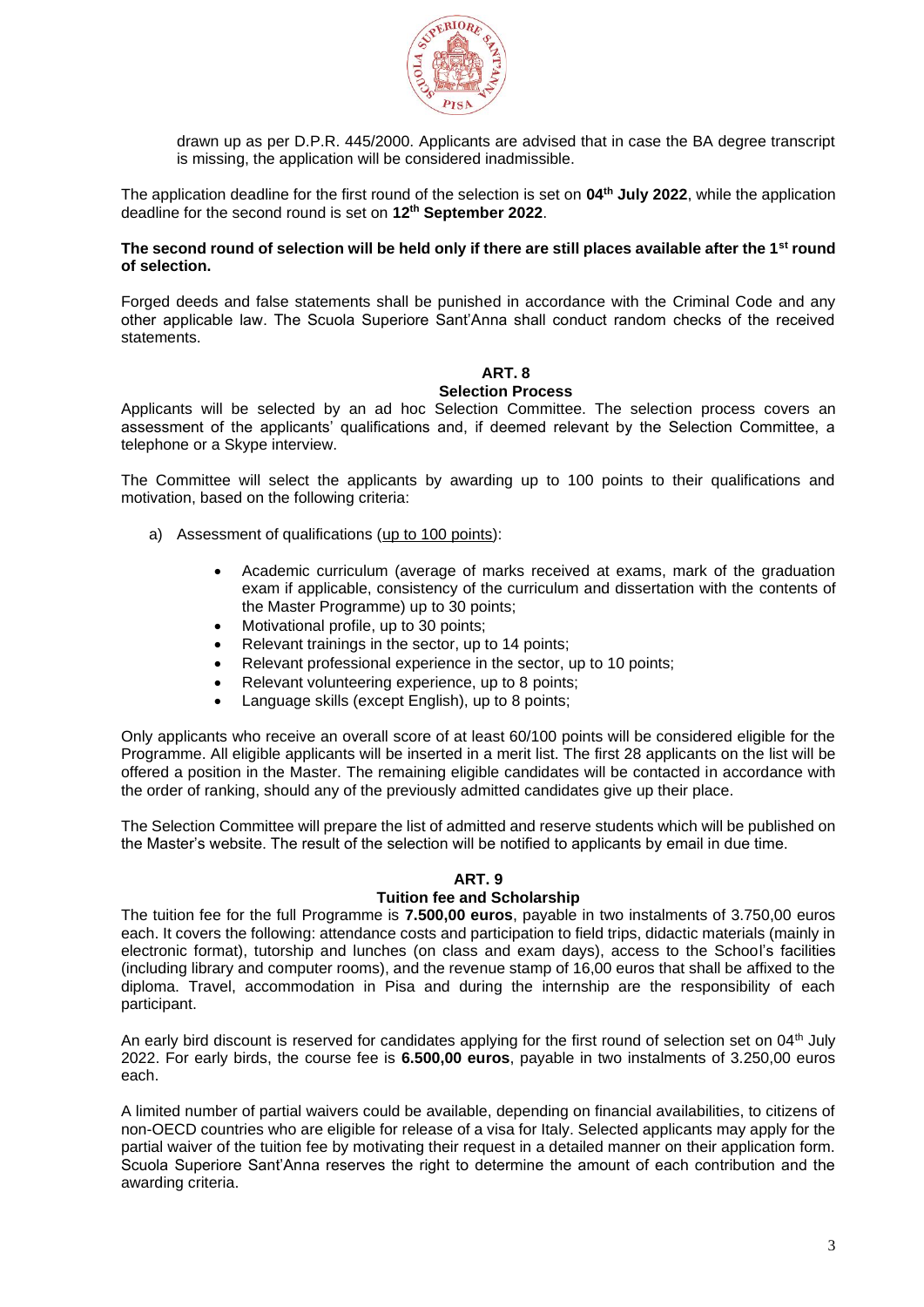

In accordance with art. 9 paragraph 2 of Decree No 68/2012, students with disabilities greater than or equal to 66%, recognized pursuant to art. 3, paragraph 1, of Law 104/1992, are exempted from the payment of the tuition fee. A reduction of 1.5% for each percentage point of disability is applied to those students with disabilities less than 66%. The student with disabilities who intends to make use of the exemption or reduction of the tuition fee shall attach a suitable certification in the on-line application.

#### **ART. 10**

#### **Acceptance – Payment methods**

Admitted applicants who wish to attend the Master Programme shall give confirmation of their acceptance by the deadline indicated in the notification of admission by email [\(humanrights@santannapisa.it\)](mailto:humanrights@santannapisa.it)

Payment methods:

For foreign participants:

By bank transfer to Intesa Sanpaolo S.p.A. Branch: Corso Italia, n. 2 - 56125 Pisa (Italy) IBAN: IT88S0306914010100000046021 BIC/SWIFT: BCITITMM BENEFICIARY: "Scuola Superiore Sant'Anna", description of payment: "No. of instalment (e.g.: 1st instalment), MHRCM2022, student's full name";

For italian participants:

Through Avviso Pagopa.

By the beginning of the Master programme, all admitted students holding academic qualifications obtained abroad (EU and NON-EU countries) are required to submit the following documentation by the deadline indicated to confirm attendance, in addition to the documentation referred to Art. 7:

- a copy of the original degree translated into Italian. The translation must be authenticated by the competent Italian Diplomatic Authorities of the country in which the institution that issued the educational qualification is located. No translation is necessary if the degree was issued in either English, French, Spanish or German;
- a "Certificate of Equivalence of Qualification" of the educational qualification obtained abroad issued by the competent Italian diplomatic or consular representations of the country in which the educational qualification was obtained;
- a certificate with a list of the examinations taken translated and authenticated by the same authorities or a Declaration of comparability ENIC-NARIC (go to: [http://www.cimea.it/en/services.aspx\)](http://www.cimea.it/en/services.aspx).
- -

In order to finalise their attendance to the Master Programme, before the beginning of the courses all students shall hand in to the Master Secretariat a revenue stamp of 16,00 euros to be affixed to the admission application in order to regularise the attendance in the Master Programme. In the event of any student withdrawing from or dropping out of the Programme after confirmation of attendance, he/she will not be entitled to reimbursement of any amount paid. Moreover, he/she shall still be bound to pay any fees and expenses accrued up to the time of withdrawal.

The second tuition fee instalment shall be paid by **March 31th 2023.**

#### **ART. 11**

#### **First Level Master's Diploma Awarded**

At the end of the Master Programme, those students who have regularly settled the tuition costs and have passed all the required examinations and successfully presented the Master Thesis will receive from Scuola Superiore Sant'Anna a First Level Master's Diploma, in accordance with art. 3 of the Italian DM no. 270/2004.

#### **ART. 12**

#### **Person responsible for the competitive entrance examination procedure, personal data processing and prevention of corruption measures**

The Head of the U.O. Alta Formazione of the Sant'Anna School of Advanced Studies - Via Maffi, No. 27, 56127 Pisa - tel. 050/882645 - fax 050/882633 - e-mail: altaformazione@santannapisa.it is the person responsible for the competitive entrance examination procedure referred to in this call for applications, pursuant to the provisions of article 5 of Law No. 241/90.

The Sant'Anna School of Advanced Studies complies with the laws and regulations relating to the prevention of corruption (Law No. 190/2012) by applying the measures identified in the "Three-year